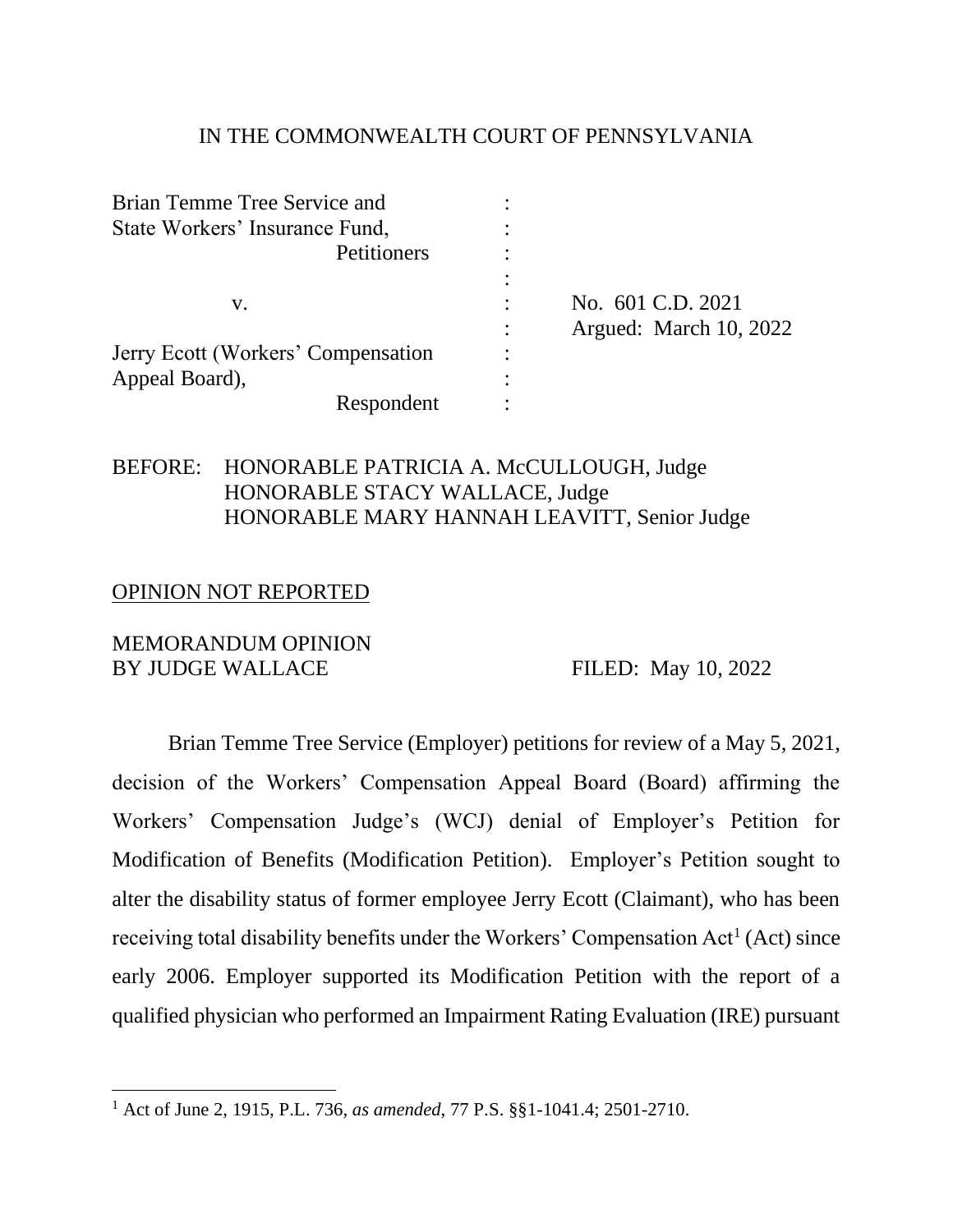to Section 306(a.3) of the Act, 77 P.S. § 511.3. 2 Claimant did not present any medical evidence directly addressing this evaluation, providing only historical notes of treatment which pre-dated the IRE. On this record, the WCJ denied the Modification Petition by relying on her own personal disagreement with the IRE physician's methods and conclusions. Because findings of fact rooted in merely a WCJ's lay opinion on medical issues are not supported by "substantial evidence" as required by 2 Pa.C.S. § 704, we reverse the decision of the Board.

#### **I. BACKGROUND**

In 2005, Claimant worked for Employer as a timber worker. Reproduced Record (R.R.) at 45a. On November 1, 2005, while on the job, Claimant "twisted himself in an unusual manner" as he was lifting a log and began to experience pain in his groin. R.R. at 41a. Claimant was later diagnosed with a "right inguinal hernia," for which he received a surgical mesh repair that ultimately worsened his condition by "injur[ing] surrounding nerves." R.R. at 45a. As a result, Claimant was further diagnosed with "genitofemoral, ilioinguinal and iliohypogastric neuropathies with chronic pain." R.R. at 58a.<sup>3</sup> Based on these conditions, Claimant has been receiving total disability benefits<sup>4</sup> under the Act since January 26, 2006. R.R. at 32a.

 $^{2}$  Added by Act of Oct. 24, 2018, P.L. 714, No. 111.

<sup>&</sup>lt;sup>3</sup> The term "neuropathy" refers to "a functional disturbance or pathologic change in the peripheral nervous system." *Neuropathy*, DORLAND'S ILLUSTRATED MEDICAL DICTIONARY 1250 (33rd ed. 2020). "Genitofemoral" is a compound of the prefix "genito-," which "denot[es] relationship to the organs of reproduction," and "femoral," which means "pertaining to the femur . . . or to the thigh." *Id.* at 681, 762. "Ilioinguinal" is a compound of the prefix "ilio-" and the adjective "inguinal." "Ilio-" indicates "relationship to the ilium," which in turn is defined as "the expansive superior [upper] portion of the coxal bone." *Id.* at 903. "Inguinal" means "pertaining to the groin." *Id.* at 927. "Hypogastric" refers to the "hypogastrium," which is another term for "the pubic region." *Id.* at 890.

<sup>&</sup>lt;sup>4</sup> "Under workers' compensation law, 'disability' is defined as the loss of earning power attributable to [a] work-related injury." *Weismantle v. Workers' Comp. Appeal Bd. (Lucent Techs.*), 926 A.2d 1236, 1240 n.10 (Pa. Cmwlth. 2007) (citation omitted). Thus, benefits for "total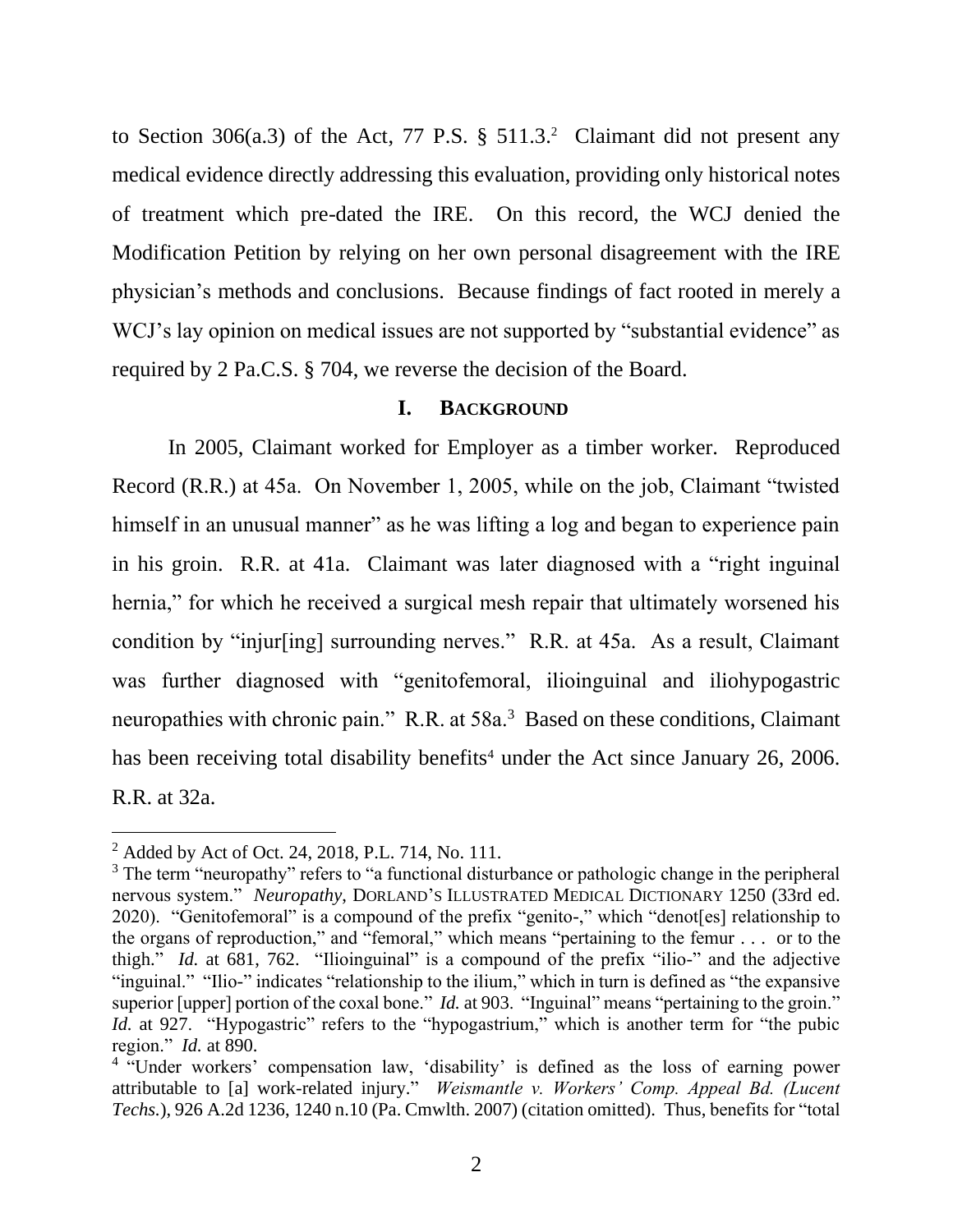On March 27, 2019, Employer required Claimant to undergo an IRE pursuant to Section 306(a.3) of the Act.  $77$  P.S.  $\S 511.3$ <sup>5</sup> R.R. at 41a. John C. Pickard, D.O., a board-certified family physician (Pickard), performed the IRE. R.R. at 44a. Pickard concluded Claimant still suffered from genitofemoral, ilioinguinal, and iliohypogastric neuropathies, for which he had been taking narcotic pain medication. R.R. at 42a-43a. Utilizing the Sixth Edition of the American Medical Association's *Guides to the Evaluation of Permanent Impairment* (*Guides*), Pickard opined that Claimant's condition resulted in an overall whole-body impairment rating of 15%. R.R. at 43a. More specifically, Pickard assigned the maximum impairment rating attributed by the *Guides* to each of Claimant's neuropathies (5%), then combined them for an aggregate rating of 15%. *Id.*

Based on the results of the IRE, Employer filed its Modification Petition on April 18, 2019. R.R. at 1a. In response, Claimant submitted three evaluation reports from his pain management physician, Daphne G. Golding, M.D. (Golding). R.R. at 45a-50a. These reports—dated August 2, 2016, June 12, 2018, and September 6, 2018—all predated the March 27, 2019 IRE and the ensuing report from Pickard. *Id.* Additionally, Claimant's counsel stated on the record that Golding's reports were submitted for "historical" purposes only. R.R. at 25a. The parties agreed to rest their respective cases before the WCJ on documentary medical evidence alone; neither party presented live evidence. R.R. at 58a, Finding of Fact (FOF) 3.

disability" compensate an injured worker for a complete loss of earning power. *See* Section 306(a) of the Act, 77 P.S. § 511. Unless altered on petition by the employer, these benefits may be paid indefinitely. 77 P.S. § 511(1) (providing that compensation for total disability shall be "payable for the duration of disability").

 $5$  When an injured worker is receiving total disability benefits, Section 306(a.3) allows an employer to compel the worker to undergo a medical examination aimed at reevaluating the extent of the worker's disability. This process is discussed in greater detail in Section IV, below.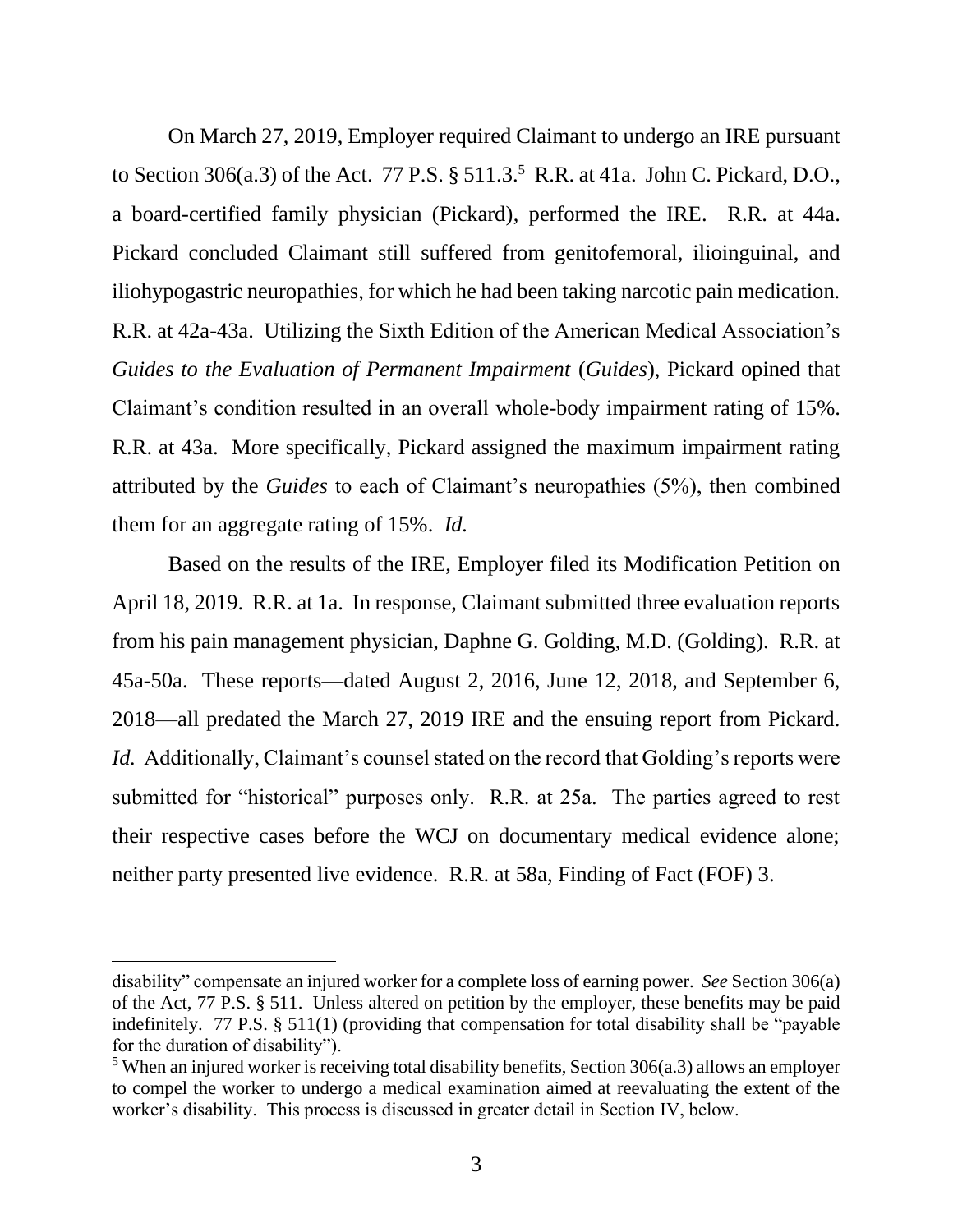On April 27, 2020, the WCJ issued a written decision denying Employer's Modification Petition. R.R. at 56a-61a. Therein, the WCJ rejected Pickard's IRE results as "not credible or persuasive to support a modification of benefits." R.R. at 59a, FOF 5. The WCJ reasoned that Pickard did not "adequately address [Claimant's] documented chronic pain issues and its [sic] effect on [his] ability to function." *Id.* She noted that Pickard did not perform range-of-motion testing or administer a "Pain Disability Questionnaire," but did not explain why she believed these specific steps to be necessary. R.R. at 59a, FOF 4.c. While the WCJ acknowledged that Pickard's 15% impairment rating was consistent with the percentages assigned to each of Claimant's conditions under the *Guides*, she ultimately held she was "not convinced that the aggregate effect of the pain associated with these conditions may not be significantly more." *Id.* The WCJ did not rest her decision on the evaluation reports authored by Golding—rather, she expressly acknowledged these reports "did not address impairment rating." R.R. at 58a, FOF 3.c.

Employer appealed to the Board. R.R. at 62a. On May 5, 2021, the Board affirmed the WCJ in a divided opinion. R.R. at 68a. The Board held the WCJ had the "prerogative as sole fact finder and arbiter of credibility to reject Dr. Pickard's opinions." R.R. at 72a. The Board maintained this was so even in the absence of competing medical testimony from Claimant; because Employer bore the burden of proving a change in Claimant's disability status, the WCJ was authorized to deny Employer's Petition based on defects in Employer's evidence alone. R.R. at 71a (noting that "[t]he WCJ is permitted to reject uncontroverted evidence if [she] adequately explains the reasons for [her] rejection") (citing *Arvilla v. Workers'*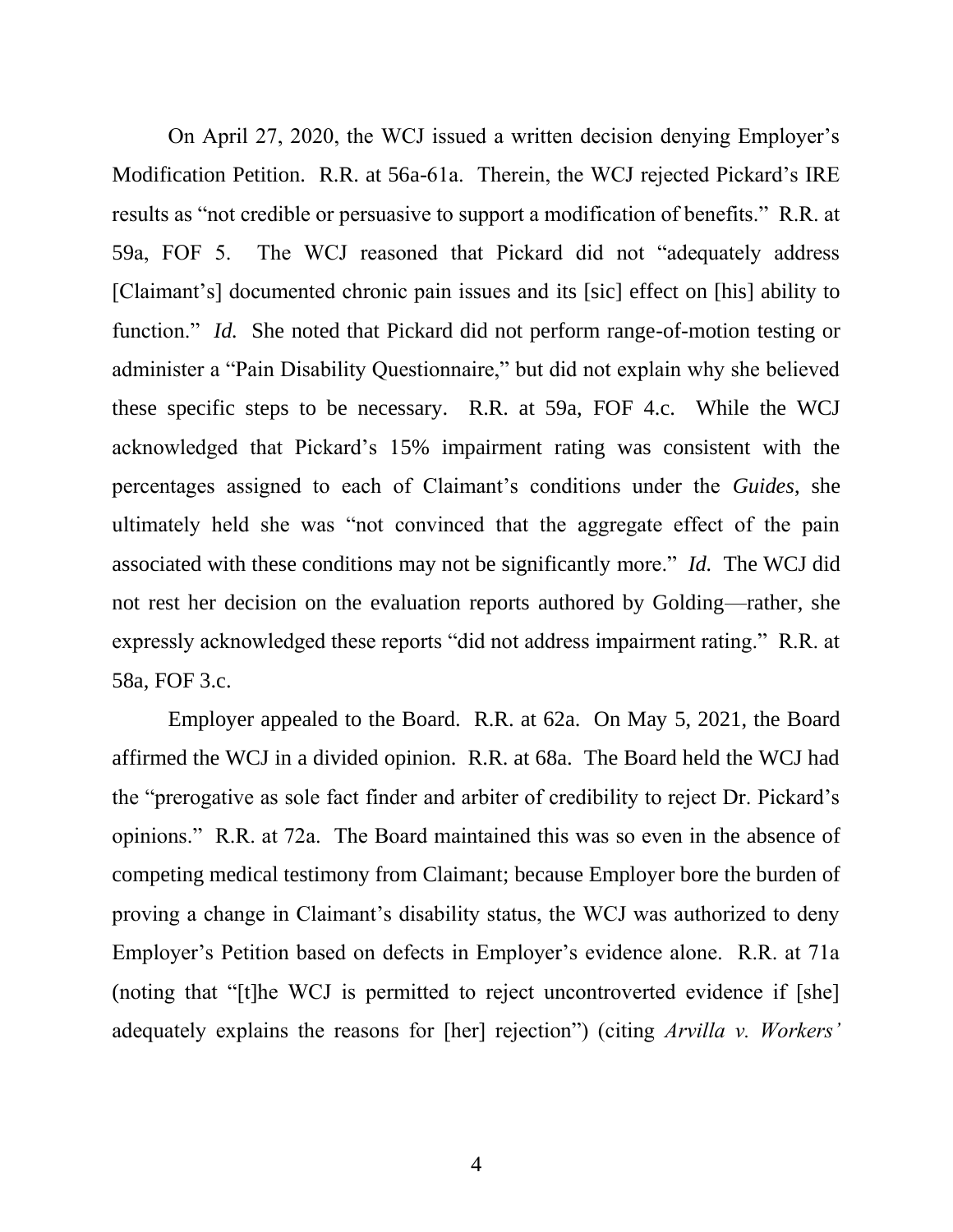Comp. Appeal Bd. (Carlson), 91 A.3d 758, 767 (Pa. Cmwlth. 2014)).<sup>6</sup> The Board, however, did not specifically discuss any purported defects in Pickard's report identified by the WCJ, noting simply that she "rejected [Pickard's opinion] as not credible, explaining her reasoning for doing so." R.R. at 72a.

Alfonso Frioni, Jr., Chairman of the Board, filed a dissenting statement in which Commissioners Crawford and Gabig joined. R.R. at 73a. This statement reads in its entirety as follows:

The WCJ impermissibly substituted her layman's opinion for that of Dr. Pickard's [sic]. Furthermore, the WCJ is not trained or certified in the AMA Guides and has insufficient basis to make a re-determination of the weight assigned to a specific diagnosis prescribed by the Guides.

*Id.* On June 2, 2021, Employer filed a petition for review in this Court. R.R. at 74a.

### **II. STANDARD AND SCOPE OF REVIEW**

On appeal from a decision of the Board, our scope of review is limited to determining whether an error of law was committed, whether constitutional rights were violated, whether the WCJ complied with the procedural rules for agency adjudications found in 2 Pa.C.S. §§ 501-508, and whether the WCJ's findings of fact are supported by substantial evidence. 2 Pa. C.S. § 704. This Court applies a *de novo* standard of review to any legal questions. *Bufford v. Workers' Comp. Appeal Bd. (N. Am. Telecom)*, 2 A.3d 548, 551 (Pa. 2010). Furthermore, "substantial evidence" needed to support the WCJ's findings of fact is defined as "such relevant evidence as a reasonable mind might accept as adequate to support a conclusion." *Obimak Enter. v. Dep't of Health*, 200 A.3d 119, 126 (Pa. Cmwlth. 2018).

### **III. ISSUES PRESENTED**

Before this Court, Employer raises two issues:

<sup>6</sup> The Board acknowledged that "the only evidence submitted in this case that pertains to the impairment rating is Dr. Pickard's IRE," and that the evaluation reports from Claimant's pain management physician were submitted for purely "historical" purposes. R.R. at 71a.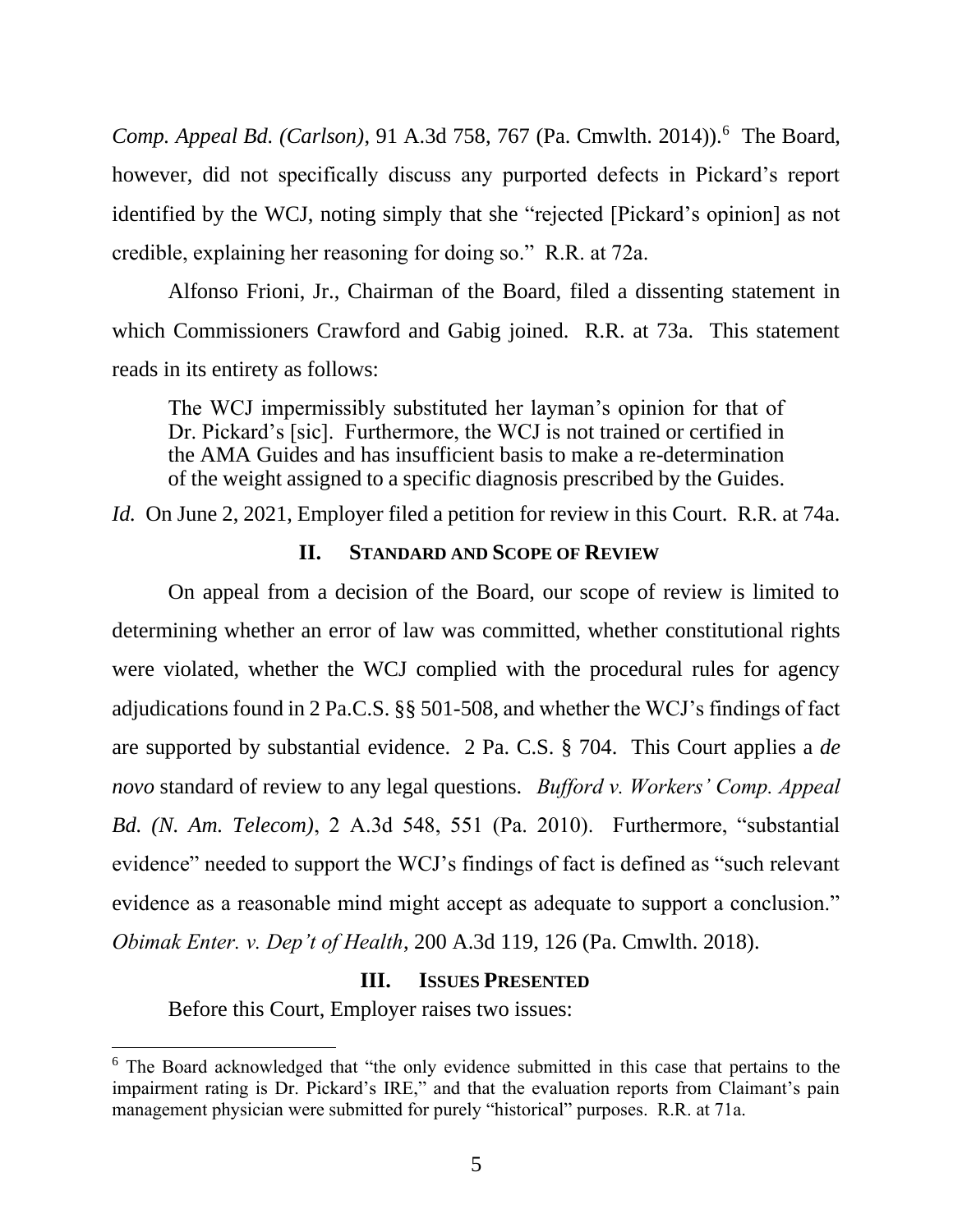- 1. Whether its Modification Petition was supported by substantial, competent evidence; and
- 2. Whether the WCJ's ruling on Pickard's credibility should be overturned, because Claimant's medical expert evidence was incompetent to rebut the IRE evidence submitted by Employer.

Employer's Br. at 6. We address only the first issue, as we find it dispositive.

### **IV. DISCUSSION**

As noted above, this appeal arises from a Modification Petition supported by an IRE. After an injured worker has received total disability benefits under the Act for 104 weeks or more, Section 306(a.3) of the Act authorizes employers to conduct an IRE, which is "a medical examination directed toward assessing the degree of a claimant's impairment attributable to a compensable injury." *IA Constr. Corp. v. Workers' Comp. Appeal Bd. (Rhodes)*, 139 A.3d 154, 155 (Pa. 2016) (citation omitted). IREs must be conducted by qualified physicians<sup>7</sup> in accordance with the *Guides*. 77 P.S. § 511.3(1). If an IRE results in a finding that the worker's wholebody impairment rating is less than 35%, the employer can file a petition for modification of benefits seeking to change the worker's disability status from "total" to "partial." 77 P.S.  $\S 511.3(2).^{8.9}$  The worker may then contest the results of the IRE through submission of contrary evidence or by cross-examining the employer's

<sup>&</sup>lt;sup>7</sup> Section 306 (a.3)(1) provides that physicians who perform IREs must be licensed in the Commonwealth, certified by a medical board approved by the American Board of Medical Specialties, and active in clinical practice at least 20 hours per week.

<sup>8</sup> Workers' compensation benefits for "total" disability have an unlimited duration, whereas "partial" disability payments are capped at 500 weeks and are defined less generously. *Compare* Section 306(a) of the Act, 77 P.S. § 511, *with* Section 306(b) of the Act, 77 P.S. § 512.

 $9$  If the employer requests an IRE within 60 days after the claimant has received 104 weeks of total disability benefits, an IRE finding of less than 35% whole-body impairment will automatically change the employee's disability status to "partial." 77 P.S. § 511.3(1); *see also Gardner v. Workers' Comp. Appeal Bd. (Genesis Health Ventures)*, 888 A.2d 758, 767-68 (Pa. 2005). If the employer requests an IRE after that point, it must file a petition for modification of benefits that will be adjudicated according to "the traditional administrative process," i.e., in an adversarial contest with the claimant. *Gardner*, 888 A.2d at 768.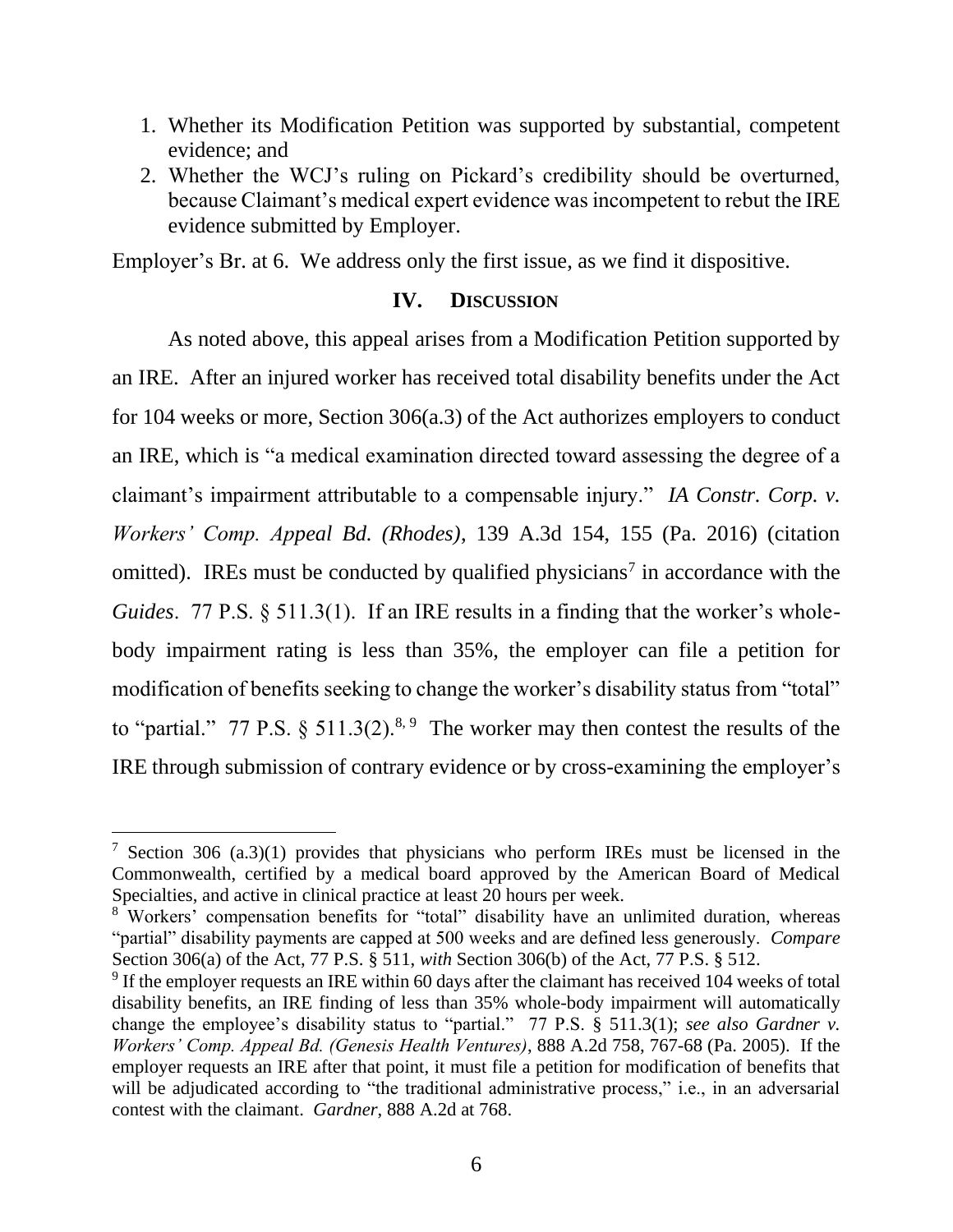witnesses. *Dep't of Pub. Works-Loysville Youth Ctr. v. Workers' Comp. Appeal Bd. (Slessler)*, 103 A.3d 397, 404 (Pa. Cmwlth. 2014). In these proceedings, the employer bears the burden of proving a change in the worker's level of impairment. *Westmoreland Reg'l Hosp. v. Workers' Comp. Appeal Bd. (Pickford)*, 29 A.3d 120, 127 n.10 (Pa. Cmwlth. 2011).

Here, Employer presented Pickard's written IRE report in support of its Modification Petition. *See* R.R. at 41a-44a. Claimant did not submit any evidence addressing Pickard's IRE. While he did submit a series of "evaluation reports" from Golding, these reports did not apply the *Guides* or address Claimant's impairment rating in any other fashion. R.R. at 45a-50a. Furthermore, Claimant's counsel admitted on the record that the reports were offered for "historical" purposes only, R.R. at 25a, while the WCJ expressly found the reports "did not address impairment rating." R.R. at 58a. Finally, as neither party presented live testimony, Claimant's counsel was not able to cross-examine Pickard.

The WCJ rejected Pickard's IRE as "not credible or persuasive to support a modification of benefits." R.R. at 59a, FOF 5. The WCJ supported this conclusion by making three findings of fact pertaining to Pickard's report. First, she found that the report "d[id] not adequately address Claimant's documented chronic pain issues and its [sic] effect on Claimant's ability to function." *Id.* Second, she took issue with Pickard's application of the *Guides*, finding that "although the percentage assigned for each condition is 5%[,] which mathematically adds up to 15%, this [WCJ] is not convinced that the aggregate effect of the pain associated with these conditions may not be significantly more." *Id.* Third, the WCJ pointed to various testing and questioning which Pickard did *not* perform in rendering his IRE, including "range of motion testing," a "Pain Disability Questionnaire," and

7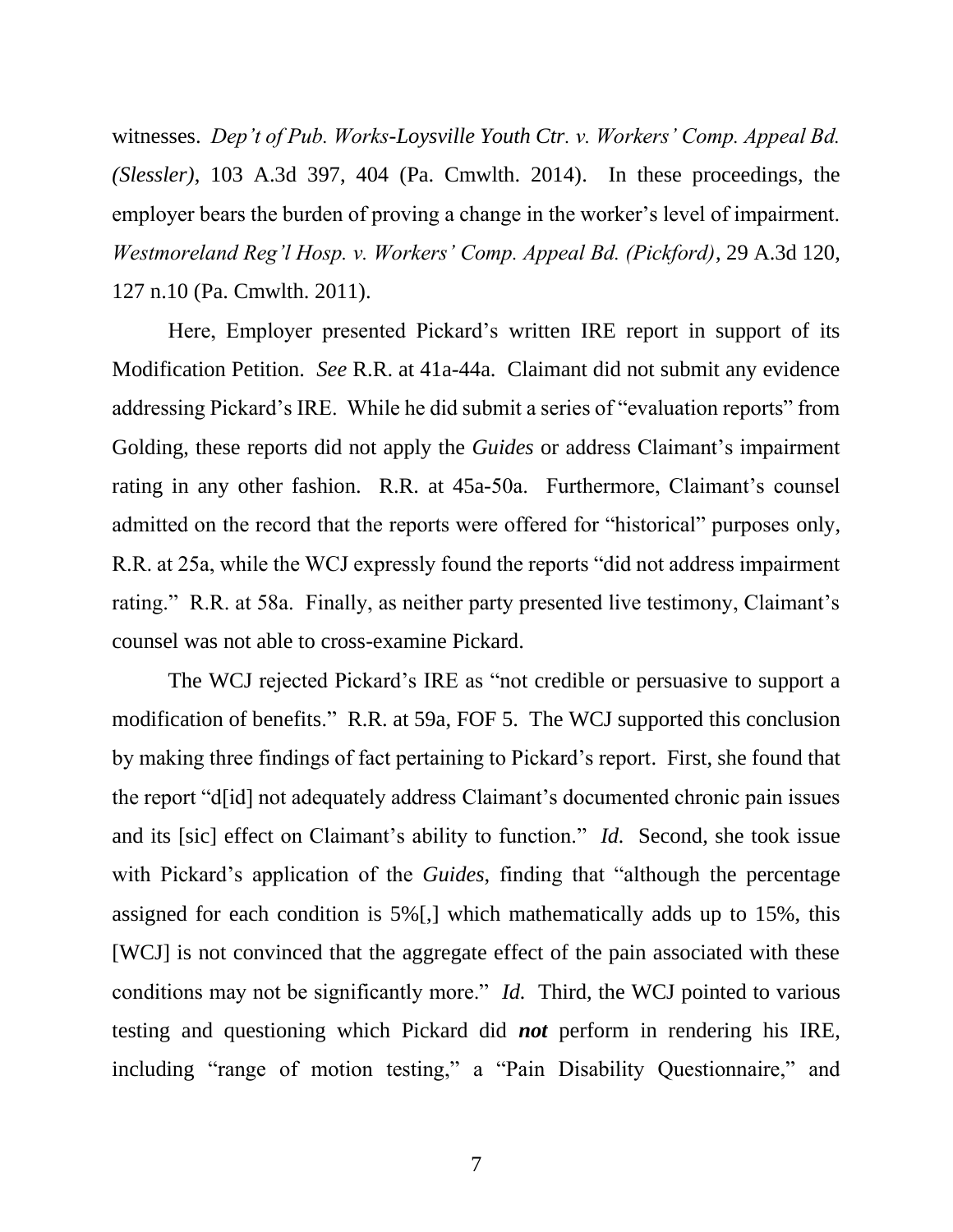questions concerning "what alleviates or exacerbates Claimant's pain." R.R. at 59a, FOF 4.c.

These findings are not supported by substantial evidence of record. As noted, in this context, "substantial evidence" means "such relevant evidence which a reasonable mind might accept as adequate to support a finding." *York Terrace/Beverly Enters. v. Workmen's Comp. Appeal Bd. (Lucas)*, 591 A.2d 762, 764 n.5 (Pa. Cmwlth. 1991) (citation omitted). We have held that a WCJ cannot support her conclusions by simply interjecting her own lay opinion on medical subjects. *See Slessler*, 103 A.3d at 408. Here, however, the WCJ did just that; she rejected Pickard's impairment rating based solely on her personal opinion of how an IRE addressing Claimant's particular condition should be conducted. For instance, the WCJ criticized Pickard for not performing "range of motion testing" and not questioning Claimant about certain subjects relating to his chronic pain, but did not cite to any source or record evidence dictating that an IRE addressing Claimant's condition *must* take these measures. R.R. at 59a, FOF 4.c. Similarly, the WCJ rejected Pickard's whole-person impairment rating of 15% on no basis other than her subjective belief that the "aggregate effect of the pain associated with [Claimant's] conditions may not be significantly more." R.R. at 59a, FOF 5. Crucially, the WCJ did not claim that Pickard misapplied the *Guides* in reaching this figure—she simply voiced a blunt disagreement with his conclusion. Finally, the WCJ's finding that Pickard "d[id] not adequately address Claimant's documented chronic pain issues and its [sic] effect on Claimant's ability to function" similarly finds no support in the record. *Id.* Without evidentiary support of some kind, a WCJ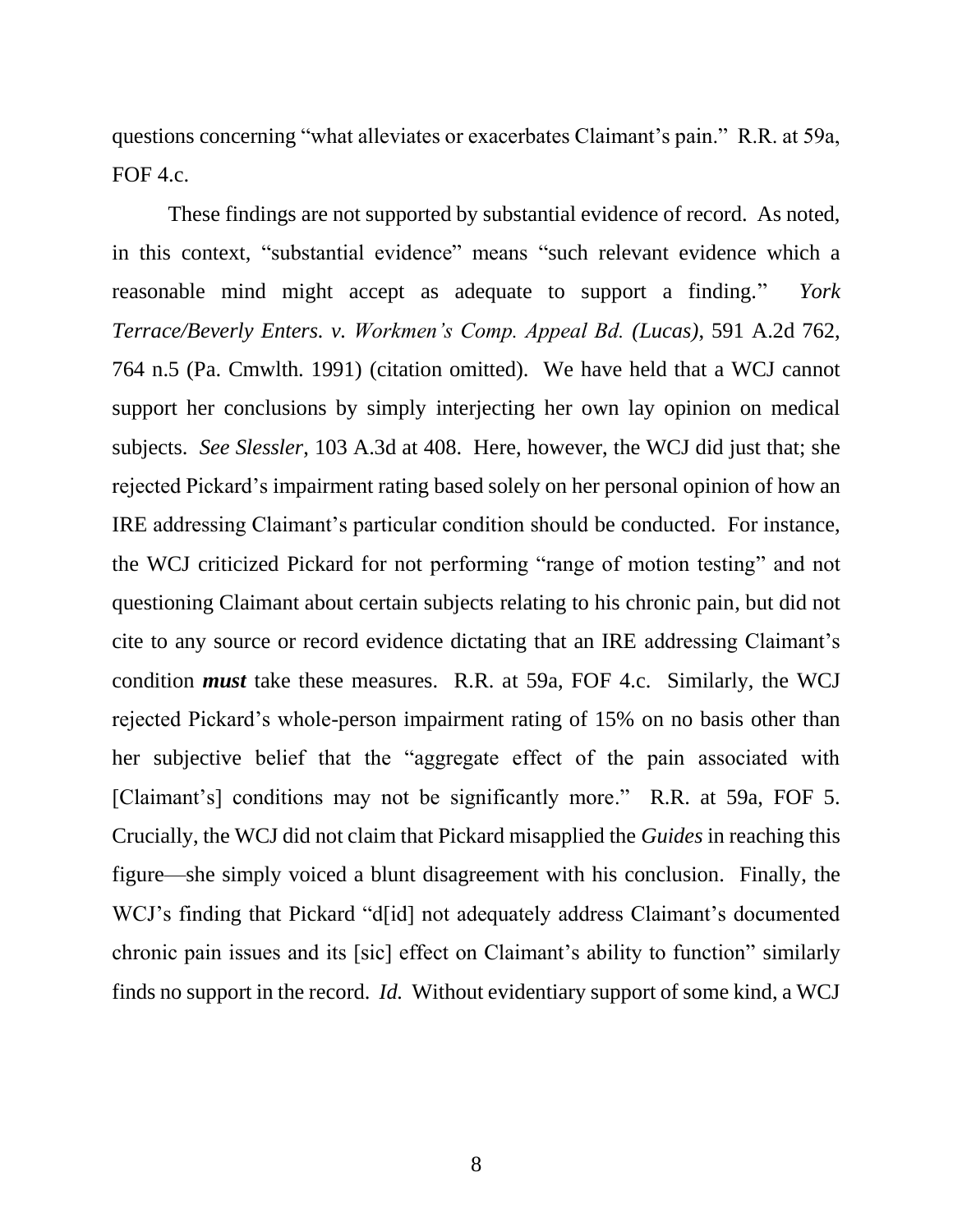is simply not qualified to opine on what constitutes an "adequate" evaluation of chronic pain.<sup>10</sup>

Given that Pickard's IRE report was the sole evidentiary support for Employer's Modification Petition, these erroneous findings of fact were clearly central to the WCJ's decision.<sup>11</sup> Accordingly, because these findings are not supported by substantial evidence, the WCJ erred in denying Employer's Modification Petition and the Board erred in affirming that determination. *See Frog, Switch & Mfg. Co. v. Workers' Comp. Appeal Bd. (Johnson)*, 106 A.3d 202, 206 n.4 (Pa. Cmwlth. 2014) (holding that this Court must determine whether "the **necessary** findings of fact are supported by substantial evidence") (emphasis in original) (citation omitted). Therefore, we reverse.

## STACY WALLACE, Judge

\_\_\_\_\_\_\_\_\_\_\_\_\_\_\_\_\_\_\_\_\_\_\_\_\_\_\_\_\_\_

 $10$  To be clear, we are not suggesting that a WCJ must cite to specific record evidence every time she judges the credibility of a medical witness. As our Supreme Court held in *IA Construction Corporation v. Workers' Comp. Appeal Board (Rhodes)*, 139 A.3d 154, 163 (Pa. 2016), there are numerous grounds on which a WCJ may properly reject the testimony of a medical witness that do not involve citation to contrary evidence, such as incongruity between the witness's medical specialty and the conclusions he reaches, or a finding that the witness has rendered an "underdeveloped" opinion. However, where, as here, the WCJ renders explicitly "medical" findings of her own—e.g., that a physician should have performed certain procedures—or disagrees with a conclusion arrived at through the application of medical expertise—e.g., an impairment rating produced through application of the *Guides*—those findings must be supported by substantial evidence of record. 2 Pa. C.S. § 704.

 $11$  Golding's "historical" evaluation reports cannot provide support for these findings. The WCJ herself noted the reports "did not address impairment rating." R.R. at 58a, FOF 3.c.